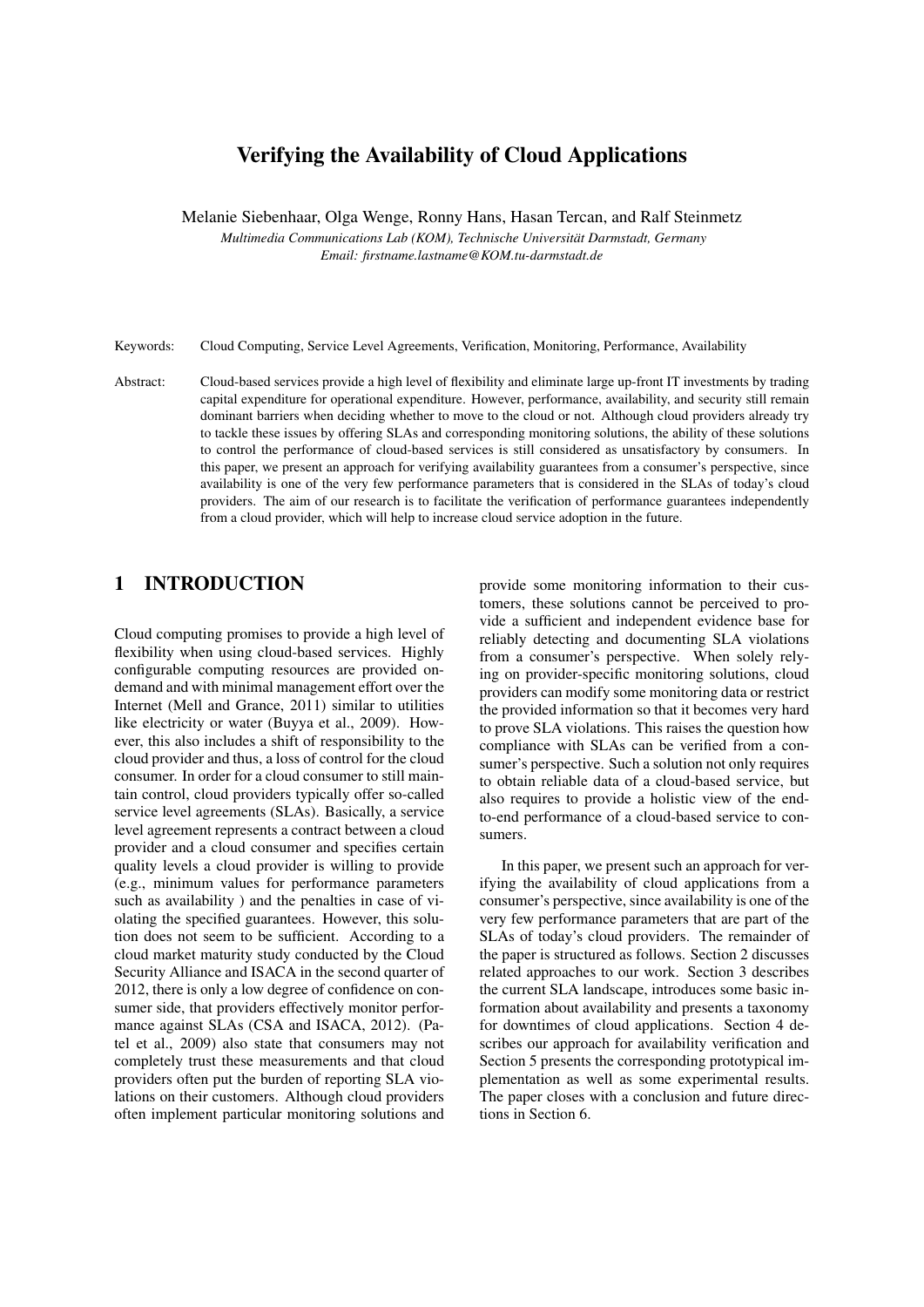## 2 RELATED WORK

Although several monitoring approaches in the field of cloud computing have been proposed so far, only a few approaches exist which address the problem of SLA verification from a consumer's perspective.

(Chazalet, 2010) presents a generic framework that does not depend on a specific cloud service model. However, the framework focuses either on server-side or client-side monitoring.

In (Haberkorn and Trivedi, 2007), the authors present a generic approach for monitoring highavailability systems that consist of different components. Again, no client-side monitoring is considered.

A performance model based on runtime monitoring data is suggested by (Shao and Wang, 2011). Availability is calculated based on the number of successful requests. Hence, a sufficient number of requests is required in order to obtain accurate results.

(Michlmayr et al., 2009) apply client-side and server-side monitoring for SLA violation detection. It is not clear, how the authors combine the results from both monitors to determine the overall performance. Again, availability is only calculated based on the number of successful requests.

(Mastelic et al., 2012) present a generic approach for monitoring application level metrics in resourceshared cloud environments. Availability and clientside monitoring are not part of their work.

In contrast, our approach allows to verify availability from a consumer's perspective and to achieve visibility of the entire cloud service delivery chain.

## 3 AVAILABILITY OF CLOUD APPLICATIONS

#### 3.1 SLA Landscape and Availability

In comparison to, e.g., Web services, cloud services exhibit a higher complexity due to the three different service models (Mell and Grance, 2011), software as a service (SaaS), platform as a service (PaaS), and infrastructure as a service (IaaS), and the fact that cloud applications on the upper SaaS layer often comprise several different components. The complexity further increases due to the utilization of virtualization so that surrounding conditions may change in the background without being noticed by consumers. Unfortunately, current cloud SLAs do not completely cover this new inherent complexity. There is often a gap between lower-level monitoring data collected by providers and higher-level guarantees provided to consumers (CSCC, 2012). Hence, besides the demand for more specific SLAs, also corresponding means for monitoring higher-level metrics of cloudbased services must be provided to consumers.

The paper at hand focuses on the availability of cloud applications, since availability is business critical and one of the very few performance guarantees that are currently offered by cloud providers (e.g., Elastic Compute Cloud (EC2) by (Amazon, 2008)).

In order to develop an availability monitoring approach, availability must be defined in a cloud computing context. (Jain, 1991) basically defines the availability of a system as "the fraction of the time the system is available to service users' requests". He further states that it is often more reasonable to use the mean uptime (MTTF), because small uptime and downtime combinations may result in highavailability values although the service cannot be delivered. Using MTTF and MTTR as the mean downtime results in the following formula:

$$
available ity = \frac{MTTF}{MTTF + MTTR}
$$
 (1)

Since errors on different layers or failures of components can lead to downtimes of the cloud application, different types of availability must be combined in order to measure the overall availability. Hence, the reasons for downtimes must be analyzed first in order to derive an appropriate definition.

#### 3.2 Reasons for Downtimes

In order to successfully invoke a specific functionality, in the following denoted as service, provided by a cloud application, consumer's require working IT systems on-premise and a proper network connectivity to the cloud provider. Furthermore, due to the variety of resources involved in service delivery, many reasons for downtimes exist. In the following, we present a taxonomy for downtimes of cloud applications from a consumer's perspective (Figure 1).



Figure 1: Taxonomy for downtimes of cloud applications

First of all, downtimes can be distinguished according to the location, where incidents happen. There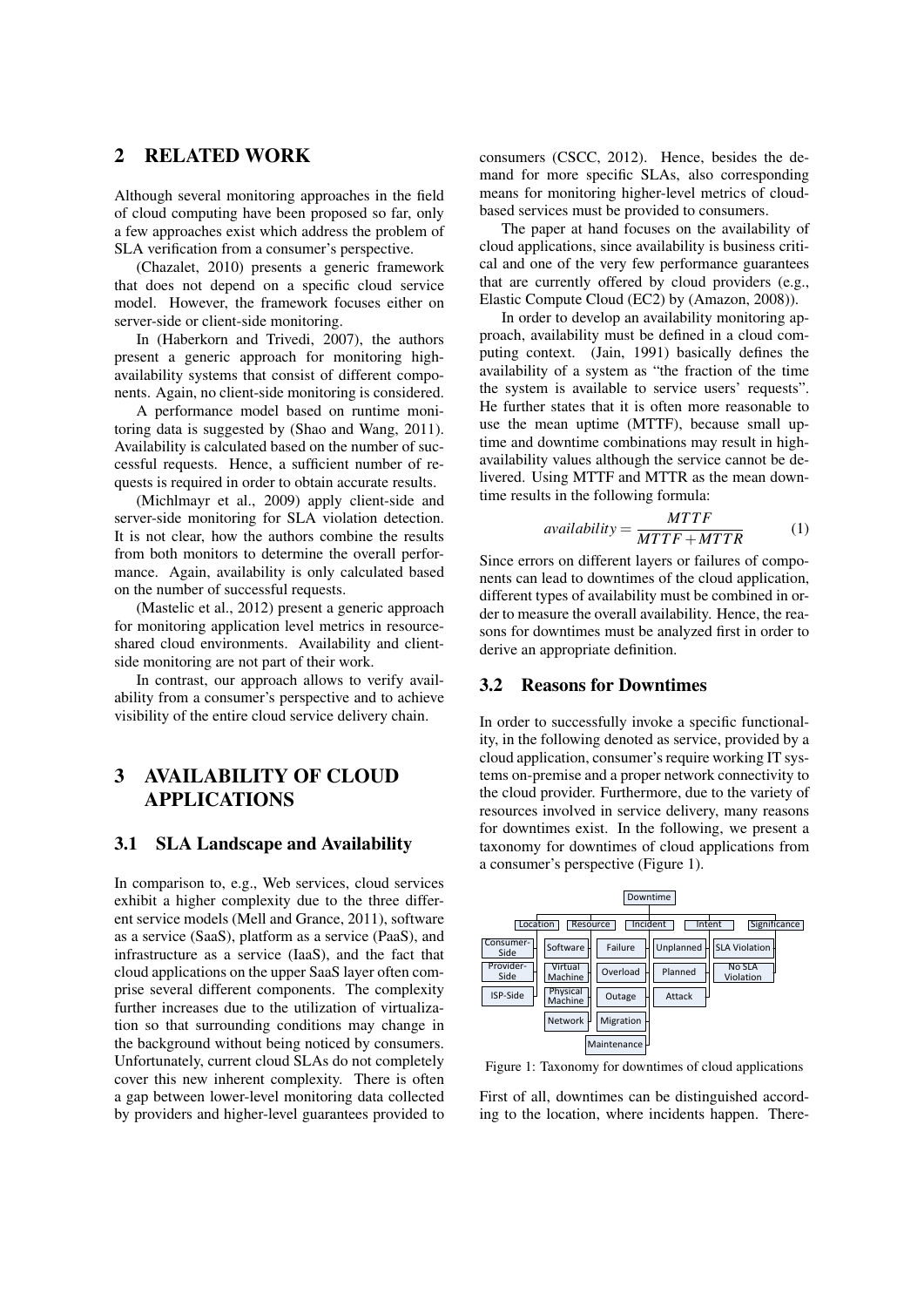fore, we describe their location according to the following spheres of control: consumer, Internet service provider (ISP), and cloud provider. Furthermore, different types of resources can be responsible for causing downtimes due to several incidents. Hence, we added the two categories resource and incident to our taxonomy. Besides the actual downtimes, also their pre- and postconditions must be taken into account in order to determine if an SLA violation occurred.

Basically, downtimes can happen with or without intent, and even with criminal intent when a system is under attack. Depending on the negotiated terms, all three types of intent can either be covered by SLAs or not. For example, SLAs can specify a maximum length of time for planned downtimes such as scheduled maintenance, unplanned downtimes can either refer to failures of physical machines or to emergency maintenance, and even attacks can happen due to negligence of consumers or due to an insufficient amount of implemented security mechanisms by providers. Therefore, downtimes must always be considered in conjunction with the negotiated SLAs. Moreover, our solution must be able to attribute incidents to their root cause, since cloud providers can only make guarantees with respect to their own IT systems.

# 4 A HYBRID APPROACH FOR AVAILABILITY VERIFICATION

We will now elaborate on how to use the knowledge about downtimes presented before in order to develop an approach for verifying the availability of cloud applications from a consumer's perspective. In this paper, we will focus on unplanned downtime only, since planned downtimes will be usually announced by cloud providers in advance and the detection of attacks is not in the scope of our work. The next section presents the requirements for such an approach.

### 4.1 Requirements

First of all, our approach should be able to detect all relevant downtimes precisely without affecting the overall performance and should be still applicable when the number of users and components changes. An SLA violation is considered to be relevant either if the duration of a single downtime or the aggregation of several downtimes may exceed the threshold defined in the respective SLA. Furthermore, our solution should be able to compute the overall availability. Finally, a trusted third party could generally provide the components of our monitoring approach to consumers in order to ensure reliability.

#### 4.2 Design

Now, considering all the requirements stated above, we propose a hybrid monitoring approach that combines consumer- and cloud-side monitoring. In addition, we make use of a broker acting as a coordinating entity that collects and aggregates all data (Figure 2).



Figure 2: Overview of the monitoring framework

Consumer-Side Monitoring: The consumer-side monitor invokes predefined services (e.g., specified in the SLAs) that are essential for the proper functioning of a cloud application using a periodical pull model. The monitoring frequency can be adapted to the required resolution of an application's availability. We consider a cloud application to be unavailable if one of the essential services fails (i.e., no/incorrect response). In order to determine the overall availability, the consumer-side monitor communicates with the broker using an event-based push approach. Whenever a consumer-side monitor is started or the start or the end of a downtime is detected, a message is sent to the broker. Failures in the network could also prevent consumers from detecting all downtimes. Hence, we assume that an enterprise uses two different monitors at different network domains. Since a high monitoring frequency (e.g., in case of many consumers) will affect system performance, additional cloud-side monitoring must be considered.

Cloud-Side Monitoring: For our approach we assume that a consumer has access to the VM where a cloud application is hosted. Since a monitor placed on this VM 1 would not be able to report any downtimes if the VM 1 crashes, we need an additional VM 2 within the provider's data center in order to place our cloud-side monitor. Nevertheless, we also require access to the VM 1 in order to check the status of predefined processes that are essential for running the cloud application. Therefore, a lightweight software component (VM monitor) must be installed on the VM 1. We apply a periodical pull model in order to invoke the VM monitor from the cloud-side monitor and an event-based push model to send data to the broker.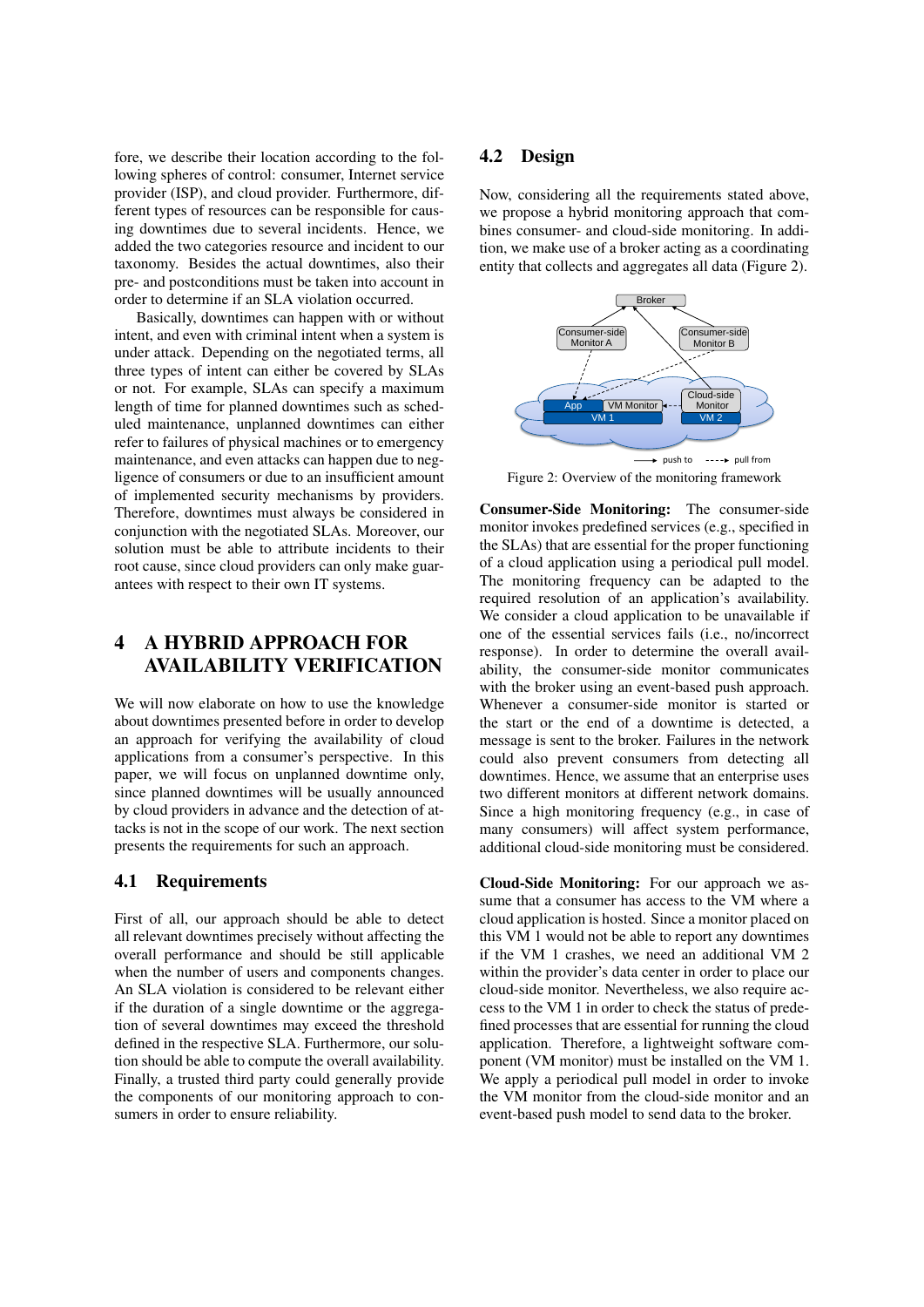#### 4.3 Broker and Availability Calculation

The broker maintains a downtime list for each monitor and periodically computes the overall availability. For this purpose, the broker first determines the overlap of the downtimes reported by both consumer-side monitors in order to separate cloud application downtimes from network errors and afterwards, merges the consolidated downtimes with the downtimes of the cloud-side monitor. For the latter, we assume that whenever two detected downtime intervals from consumer- and cloud-side overlap, these downtime intervals belong to the same outage. In this case, the broker decides which downtime interval better reflects the real downtime by evaluating the following conditions.  $\Delta_T$  represents the difference between the reciprocals of the monitoring frequencies (i.e.,  $T = 1/f$  of both monitors and  $d_c$  and  $d_p$  are the durations of the downtime monitored at consumer- and provider-side, respectively.

$$
(d_c - d_p) \begin{cases} > \Delta_T \to \text{ consumer-side monitor} \\ = \Delta_T \to \text{cloud-side monitor} \\ < \Delta_T \to \text{impossible} \end{cases} (2)
$$

The conditions above result from the difference in precision of both monitors. They express that whenever the difference between the durations is not caused by the inaccuracy of the consumer-side monitors (case 2), the downtime of some essential services of the application must exceed the downtime of the underlying processes monitored at cloud-side (case 1). Finally, the broker obtains a list of downtimes and calculates the overall availability based on the calculation proposed by (Haberkorn and Trivedi, 2007) as described in the following. For the calculation, we introduce a set of variables (Table 1).

Table 1: Variables for calculating the overall availability

| T,                 | total service time           |  |  |
|--------------------|------------------------------|--|--|
| $D_{s}$            | aggregated downtime          |  |  |
| U,                 | aggregated uptime            |  |  |
| $\boldsymbol{n}$   | number of downtime intervals |  |  |
| m                  | number of uptime intervals   |  |  |
| $d_1, , d_n$       | completed downtime intervals |  |  |
| $u_1, \ldots, u_m$ | completed uptime intervals   |  |  |

The aggregated downtime  $D_s$  and uptime  $U_s$  of a cloud application can then be calculated as follows:

$$
D_s = \sum_{i=1}^n d_i \quad and \quad U_s = T_s - D_s \tag{3}
$$

Since  $U_s$  varies depending on whether the overall availability is calculated during a downtime or an uptime (Figures 3 and 4), two different cases  $U_s'$  and  $\overline{U_s''}$ must be distinguished (Haberkorn and Trivedi, 2007).



Figure 3: *Us* at downtime (Haberkorn and Trivedi, 2007)



Figure 4: *Us* at uptime (Haberkorn and Trivedi, 2007)

When calculating the availability during an uptime,  $U_s$  has to be calculated as follows:

$$
U'_{s} = (T_{s} - D_{s}) + \Delta_{u}
$$
 (4)

In contrast, when calculating the availability during a downtime,  $U_s$  can be determined as follows:

$$
U_s'' = (T_s - D_s') = (T_s - \sum_{i=1}^n d_i - \Delta_d)
$$
 (5)

Finally, the overall availability can be calculated using Equation 1 (Haberkorn and Trivedi, 2007):

$$
MTTF = \frac{U_s}{m} \quad and \quad MTTR = \frac{D_s}{n} \tag{6}
$$

### 5 EXPERIMENTS

Our approach has been prototypically implemented using the (Kaltura, 2012) video platform, that we deployed on a VM in our blade center. On this VM, we also installed our VM monitor and on a second VM, we deployed our cloud-side monitor. Furthermore, we placed consumer-side monitor A as well as the broker on a local desktop computer and consumerside monitor B on a laptop. The technical specification is shown in Table 2.

Table 2: Technical setup of the implementation

| App                           | Cloud Mon.      | Mon. A        | Mon. B          |
|-------------------------------|-----------------|---------------|-----------------|
| VM                            | VМ              | PC.           | Laptop          |
| CentOS $51$                   | Win. $7$        | Win. 7        | Win. $7$        |
| $2 \times v$ CPU <sup>2</sup> | $2 \times$ vCPU | $4\times$ CPU | $1 \times CPU$  |
| 2.13 GHz                      | $2.13$ GHz      | $2.67$ GHz    | $2 \text{ GHz}$ |
| 4 GB                          | $2$ GB          | 4 GB          | 4 GB            |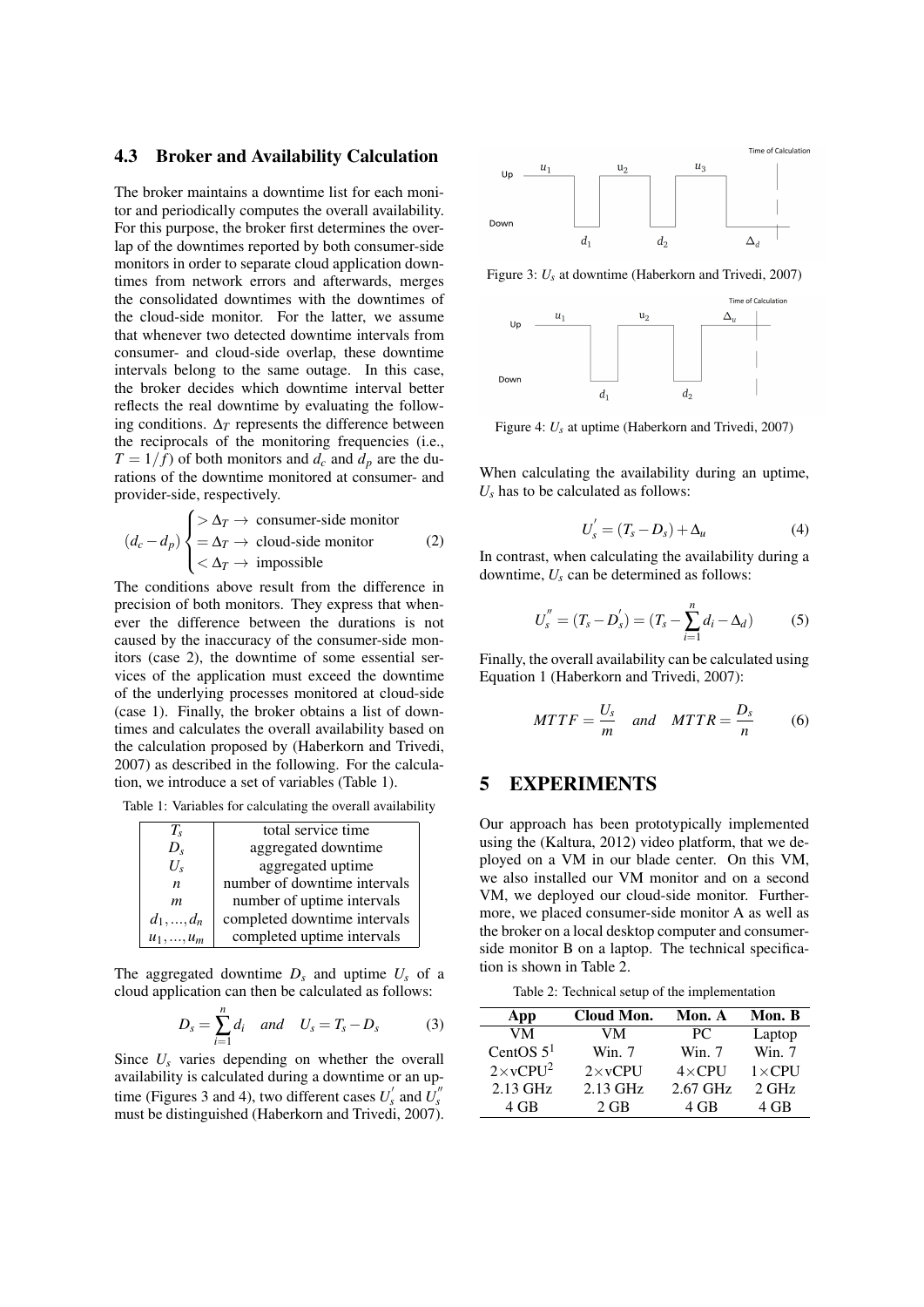We used Java as programming language to implement all components of our monitoring framework. The communication between the different monitoring components is realized by TCP/IP sockets, except for the invocation of the cloud services provided by the Kaltura cloud application. These service invocations are based on REST and HTTP. For cloud-side monitoring, we used *httpd*, *mysql*, and *memcached* as essential processes responsible for a proper Web server functionality, database access, and memory caching. On consumer-side, we used a small sample video file that we uploaded to the Kaltura platform and that was also stored locally at consumer-side. Based on this sample video file, we periodically sent a first request to the Kaltura platform to retrieve the metadata of this video file and a second request to download the video file. In doing so, our solution verified the storage access and transmission capabilities of the platform.

### 5.1 Setup

The experiments have been performed using monitoring intervals of 3 minutes for the consumer-side monitors and 5 seconds for the cloud-side monitor. Every 60 seconds, the broker calculates the overall availability. The timeouts at consumer-side and cloud-side for receiving responses are set to 15 seconds and 4 seconds, respectively. In order to simulate outages of the cloud application as well as network impairments, we have used the wide area network emulator (WANem, 2011). In the first two experiments, we have simulated downtimes in order to evaluate the detection rate of our framework and in the last experiment, we have simulated network impairments in order to evaluate the behaviour under real network conditions.

#### 5.2 Short, Periodical Downtimes

In this experiment, we simulated short, periodical downtimes over a period of 15 minutes with each downtime and uptime lasting 20 seconds and 60 seconds, respectively. We have repeated this experiment for 5 times. While the cloud-monitor detected all 11 downtimes in each run, the consumer-side monitors only detected 1.8 downtimes on average. The results (Figure 5) show that our monitoring framework is basically able to detect all downtimes, but also point out the lower precision of consumer-side monitoring.

All in all, our monitoring framework only achieved a deviation of 0.826% from the real availability due to the accurate cloud-side monitoring. However, the next experiment will show that the cloud-side monitor



Figure 5: Difference in precision of both monitor types

not always delivers reliable results, which emphasizes the need for a hybrid approach.

#### 5.3 Higher Precision at Consumer-Side

The second experiment simulates only a single downtime of 6 minutes during a total service time of 11 minutes. Again, this experiment has been repeated for 5 times. From the perspective of the cloud-side monitor, the failure of the cloud application is corrected after 78 seconds on average during each run. Figure 6 shows that the consumer-side monitors show a higher precision than the cloud-side monitor.



Although our framework chose the correct downtime, i.e., the result from the consumer-side monitors in order to calculate the availability, the resulting deviation of 6.03% from the real value is quite high, so that the monitoring intervals for consumer-side monitoring should be further decreased.

#### 5.4 Network Impairments

This experiment was conducted to evaluate our monitoring framework under different network conditions. For this purpose, we applied WANem to induce several impairments into the network. As a prerequisite for our experiment, we defined six different network quality classes ranging from a network without any impairments  $T_0$  to a network  $T_{1500}$  with a delay of 1500ms, 10% packet loss, and 10% corrupted packets. Different tests, each lasting 530 seconds and simulating a downtime of 130 seconds, were conducted at each quality level. The impairments were induced in all networks inside and outside the cloud. Although the actual availability of 75.471% of the cloud application did not change during the tests, Figure 7 shows that the difference between the actual availability and the monitored availability considerably decreases (to

<sup>&</sup>lt;sup>1</sup>CentOS: free Linux based on Red Hat Enterprise

 $2$ <sub>V</sub>CPU: virtual CPU assigned to a VM